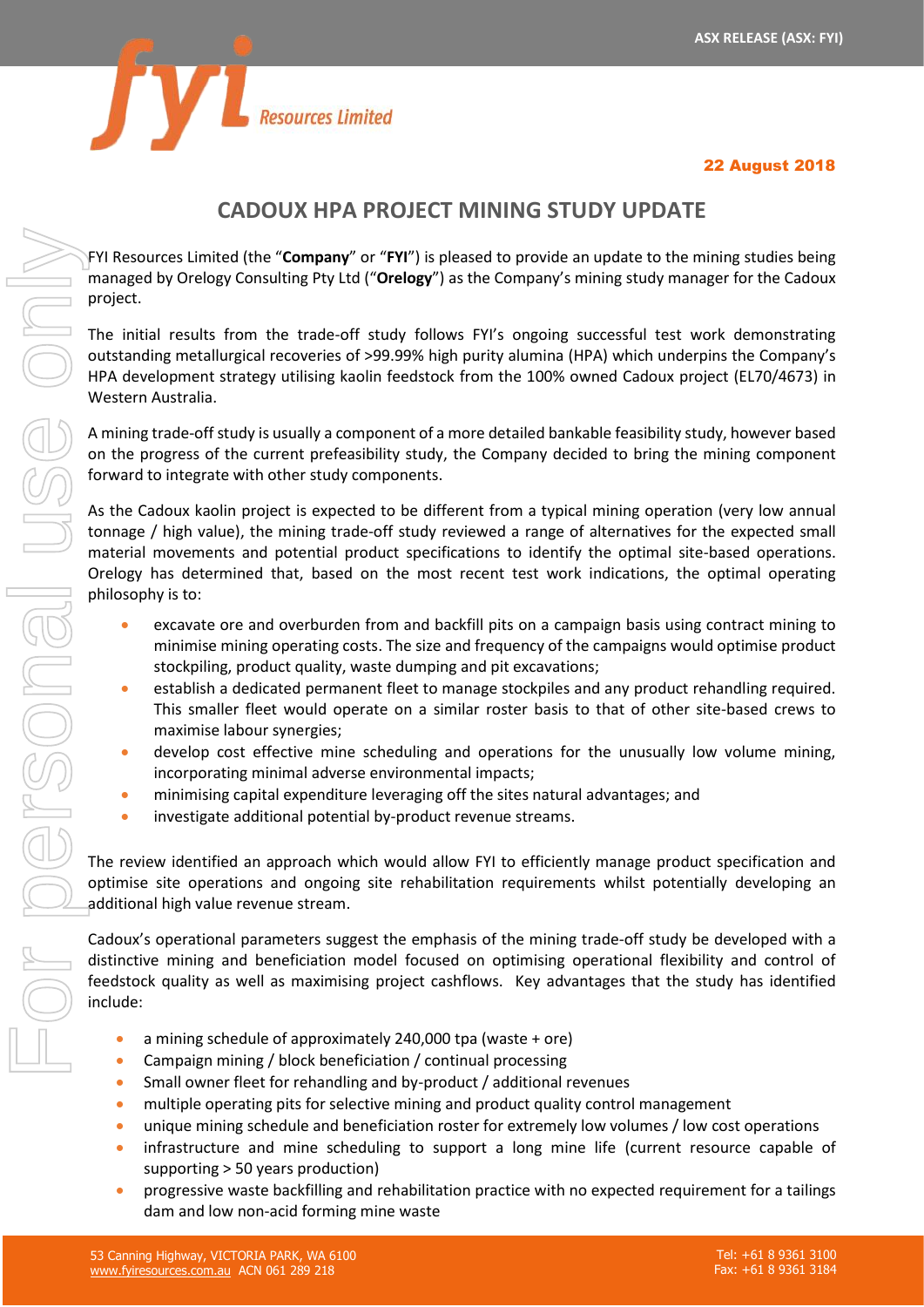

*Cadoux kaolin project –preliminary mine site infrastructure lay out*

The mining studies will be progressed alongside other components of the prefeasibility study ensuring the overall integration of the economic review is detailed, robust and consistent for Cadoux's individual operations.

**FYI Managing Director, Mr Roland Hill commented on the study findings**: "Our confidence in our HPA strategy continues to increase as the level of detailed work advances. We believe it was beneficial to bring forward aspects of the mining study along with some of the other critical and longer duration review components, such as the environmental and hydrological studies, to the benefit of a BFS in the next phase of economic studies. The mining study has highlighted a number of positive operating options as well as some distinct project advantages and revenue streams that we continue to focus on for our project strategy development."

## **For more information please contact:**

**Roland Hill** Managing Director Tel: 0414666178 roland.hill@fyiresources.com.au **Simon Hinsley** Investor & Media Relations Tel: 0401809653 simon@nwrcommunications.com.au